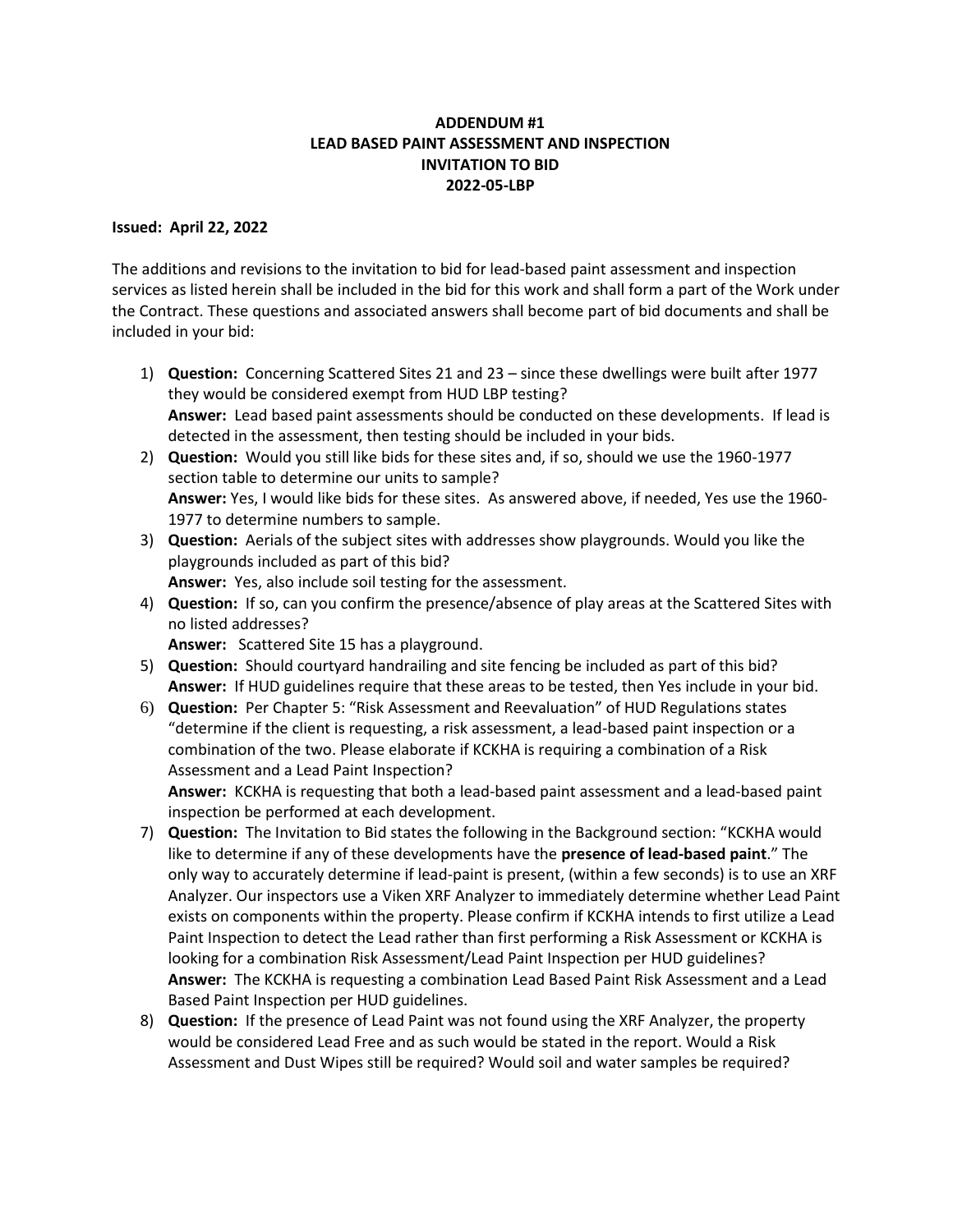**Answer:** As previously stated, a lead-based paint assessment and a lead-based paint inspection is required. If HUD guidelines to complete both actions require soil and water sampling, then this needs to be included in your bid.

9) **Question:** If Lead Paint is found to be present, the plans for remediation and elimination were submitted, the contractor took action on the remediation/elimination, please confirm that KCKHA will be requesting a Clearance in accordance with HUD Chapter 5, to ensure the components properly remediated or eliminated?

**Answer:** KCKHA is requesting a clearance in accordance with HUD Chapter 5 to ensure the components are properly remediated or eliminated.

10) **Question:** Per Chapter 5: "Risk Assessment and Reevaluation" of HUD Regulations states that Risk Assessments are to Include Dust, Soil and Water (Optional). Please confirm if Soil and Water samples are required during a Risk Assessment. There is no mention of Soil and Water samples in the bid?

**Answer:** Soil samples are needed for the assessment. Water samples are not needed.

- 11) **Question:** Per Chapter 7: Lead-Based Paint Inspection." Is it acceptable to utilize Table 7.3 when deciding on the Number of Units to be tested in Multi-family Building or Developments? **Answer:** Yes.
- 12) **Question:** The Invitation to Bid states the following in the Scope of Work section: "If the results of the XRF are inconclusive, then physical samples will be taken and tested to determine if leadbased paint is present." The XRF analyzer our company uses does not produce inconclusive results. Therefore, please confirm that physical samples will not be taken given the XRF documents immediately any presence of lead paint?

**Answer:** HUD regulations requires you to submit the specifications on the XRF analyzer you propose to use, if these specifications reinforce the fact that the XRF analyzer will not produce inconclusive results, and if it can conclude without a doubt that no lead-based paint is present, then no sampling is required.

- 13) **Question:** The Invitation to Bid states the following in the Bids shall include the following: "Submit a cost per sample, if sampling is needed, and the aggregate costs for 300 samples" What is the 300 samples based off of? Are these Dust Wipes, Paint Chips, Soil and Water? **Answer:** The 300 samples is an aggregate amount to assist in the determination of the low bidder. It is an arbitrary number. The low bidder is determined by the cost of the assessment and inspection, plus the costs of the aggregate amount (cost per sample multiplied by 300) for sampling. The sampling will be invoiced on the number of actual samples taken using the cost per sample. Your bid shall include a cost per sample for dust wipes, paint chips, soil, and water and an aggregate amount for 300 samples for each dust wipe, paint chip, soil, and water.
- 14) **Question:** What is the expected turnaround time for the inspection of all the 14 properties? **Answer:** As soon as possible, the funding for this grant is a 2019 grant, that was delayed by COVID. Obligation of the funding for this grant, is needed by March of 2023.
- 15) **Question:** The invitation to bid asks for a separate lump sum cost for a Risk "Assessments" and a "Inspection"; however, the scope of work requested indicates a "Combination Inspection & Risk Assessment" is required. Should a cost for the Combination Inspection & Risk Assessment be submitted? The cost for the combination services is not simply adding the separate Inspection and Risk Assessments cost together.

**Answer:** Since the invitation to bid requires a lead-based paint assessment and an inspection. As long as all required work to complete an assessment and an inspection is included in a combined price then a combined price can be submitted in your bid.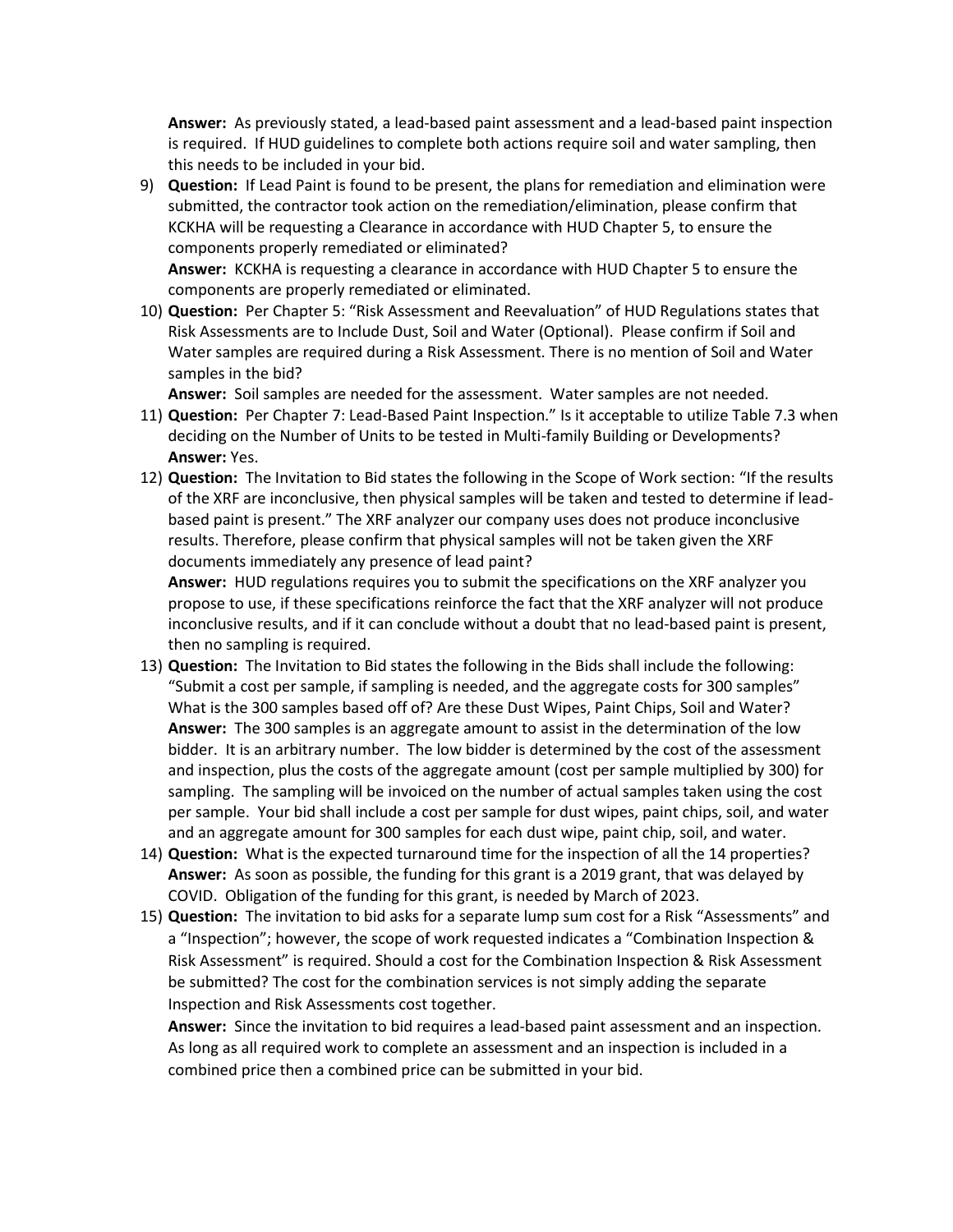- 16) **Question:** On page 3, number 3; what type of plans are being requested? The HUD regulations require a Risk Assessment report to provide Hazard Control Options. **Answer:** KCKHA expects the successful firm to complete a lead-based paint assessment and an inspection of each development per HUD regulations. The assessment and inspection will determine if lead-based paint is encountered. If lead based paint is encountered, the successful firm will produce the plans and specifications to either encapsulate or eliminate the lead-based paint hazard. Since the decision to encapsulate or eliminate is at the discretion of KCKHA, please provide a cost to prepare plans and specifications to encapsulate the lead-based paint and a cost to eliminate the lead-based paint. The total of both costs will be included in the determination to low bidder. The actual cost paid for plans and specification is the option that KCKHA chooses.
- 17) **Question:** On page 3, number 3; requests specifications for each site as a lump sum with a plan. The specifications would be based on decisions made by the Housing Authority from the Hazard Control Options in the risk assessment report. Will the Housing Authority provide this information for the generation of the specifications? **Answer:** See above answer to question 16.
- 18) **Question:** On page 3, number 4; requests a lump sum for "retesting or reinspection" (assumed to mean clearance testing). Without a known scope of work, a reasonable cost estimate for the clearance testing cannot be calculated. Can a daily rate be used instead? **Answer:** Please provide a cost for clearance testing, instead of a lump sum, provide a cost per hour to perform the clearance testing and an aggregate for 100 hours of clearance testing. The 100 hours aggregate amount will be used to determine low bidder. Actual cost for clearance testing will be the per hour cost multiplied by the actual number of hours of clearance testing performed.
- 19) **Question:** On 3, number 5; what is meant by "aggregate cost for 300 samples"? **Answer:** See above answer for Question #13.
- 20) **Question:** For the required lead dust wipes and soil samples as part of a Risk Assessment, do you want theses samples included in the lump sum cost or listed as a line item? **Answer:** Listed as a line item. See Question #13 answer above.
- 21) **Question:** For each development site we will need: the number of interior and exterior common areas; including playgrounds, pool area, laundry rooms, hallways, stairwells, ect…? **Answer:** The common areas of the various developments are limited and described as follows: Juniper Gardens has a separate community center building consisting of two floors: one floor has an open community area, with a stage, kitchen, separate restrooms, and a storage area. The other floor has a several offices, restrooms, and a kitchen area, with a maintenance shop area. There are two outside playground areas. St. Margaret's Park has 2 common area buildings: one is a one-story managers office and maintenance shop area with a restroom. The other is a two-story community center: one floor has multiple offices, an open community space, kitchen, and separate restrooms. The other floor has open community space, separate restrooms, and a kitchen area. There are two outside playground areas. Belrose Manner has a one-story community center, with several offices, separate restrooms, and an open community space with a kitchen. There are two outside playground areas. Cyrus K. Holiday has a one-story community center with 2 offices, an open community center area and restrooms. There are three separate playground areas. Douglas Heights Family has a one-story community center with several offices, separate restrooms, and an open community space with a kitchen. There are three separate playground areas. Chalet Manor has a two-story community center: one